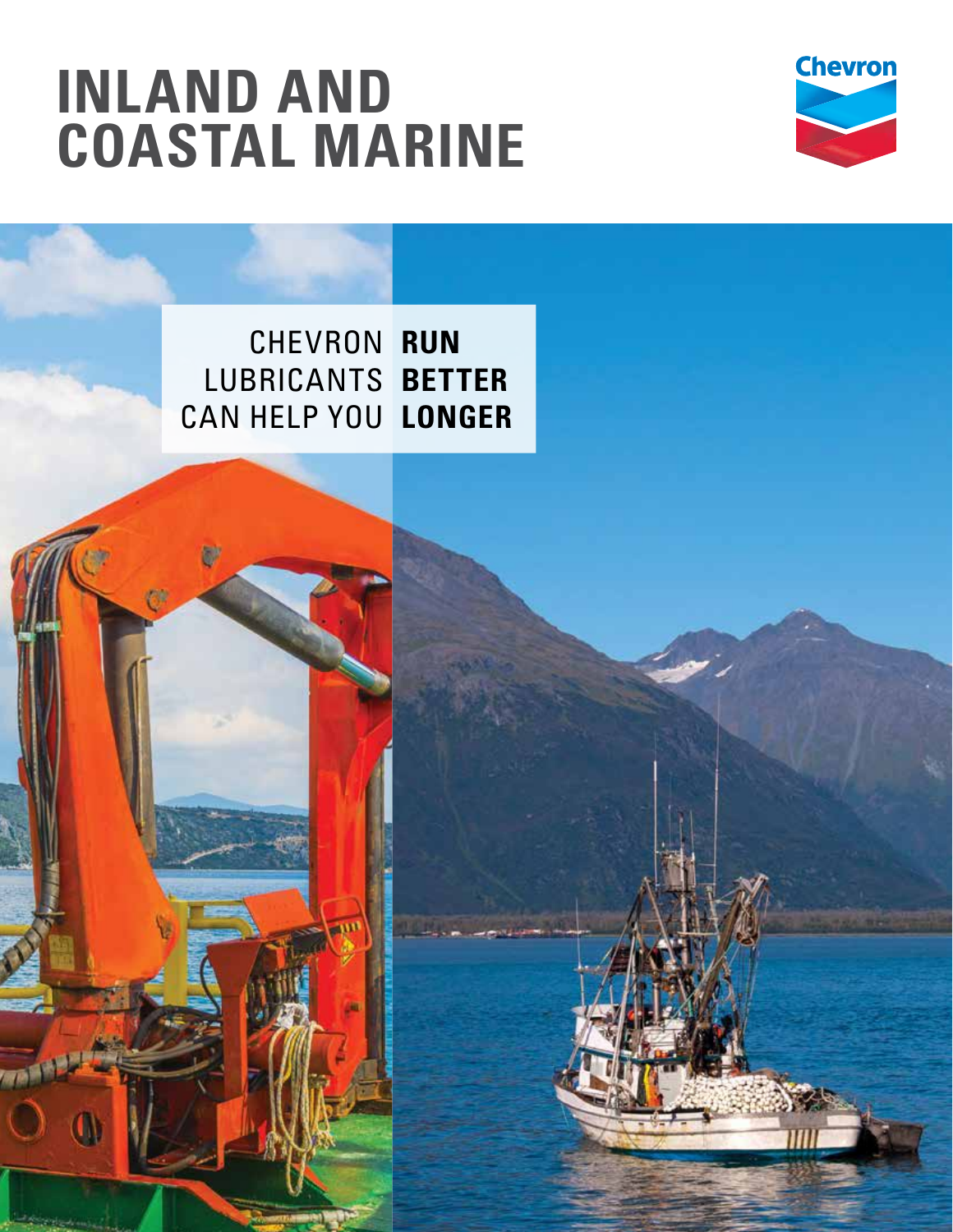## **Lubrica nts for Marine INDUSTRY**

#### **On-board the Reliability To Meet Maritime Challenges**

Chevron continually works to advance marine lubricant technology, delivering maximum reliability, protection and performance to inland/coastal operations. Chevron specialists understand the unique operational challenges you face – from engine and component breakdown to fuel and lubricants costs and budget management – and work with you to streamline your fishing vessels and inland marine operations. Chevron premium lubricants, along with our superior depth of industry knowledge and unparalleled services can help improve reliability and efficiency of all your on-board marine equipment. Increase productivity, minimize costly downtime, reduce operating costs – and navigate even the roughest waters with the utmost reliability.

Rely on Chevron to help you reach the potential to:

- Maximize Engine Durability
- • Extend Service Protection
- Improve Supplier Performance
- • Improve Fuel Efficiency



#### **REACH A NEW LEVEL OF RELIABILITY WITH THE RBL™ PROGRAM**

Reliability matters at every step of the value chain. Chevron specialists can help add even more value to your lubrication program by providing expertise along with world-class products and targeted services – all working in sync to ensure you get the most out of your equipment and operations, time and time again.

**To learn more, contact your marketer.**



**chevronlubricants.com/RBL**



Delo 400 XLE SAE 15W-40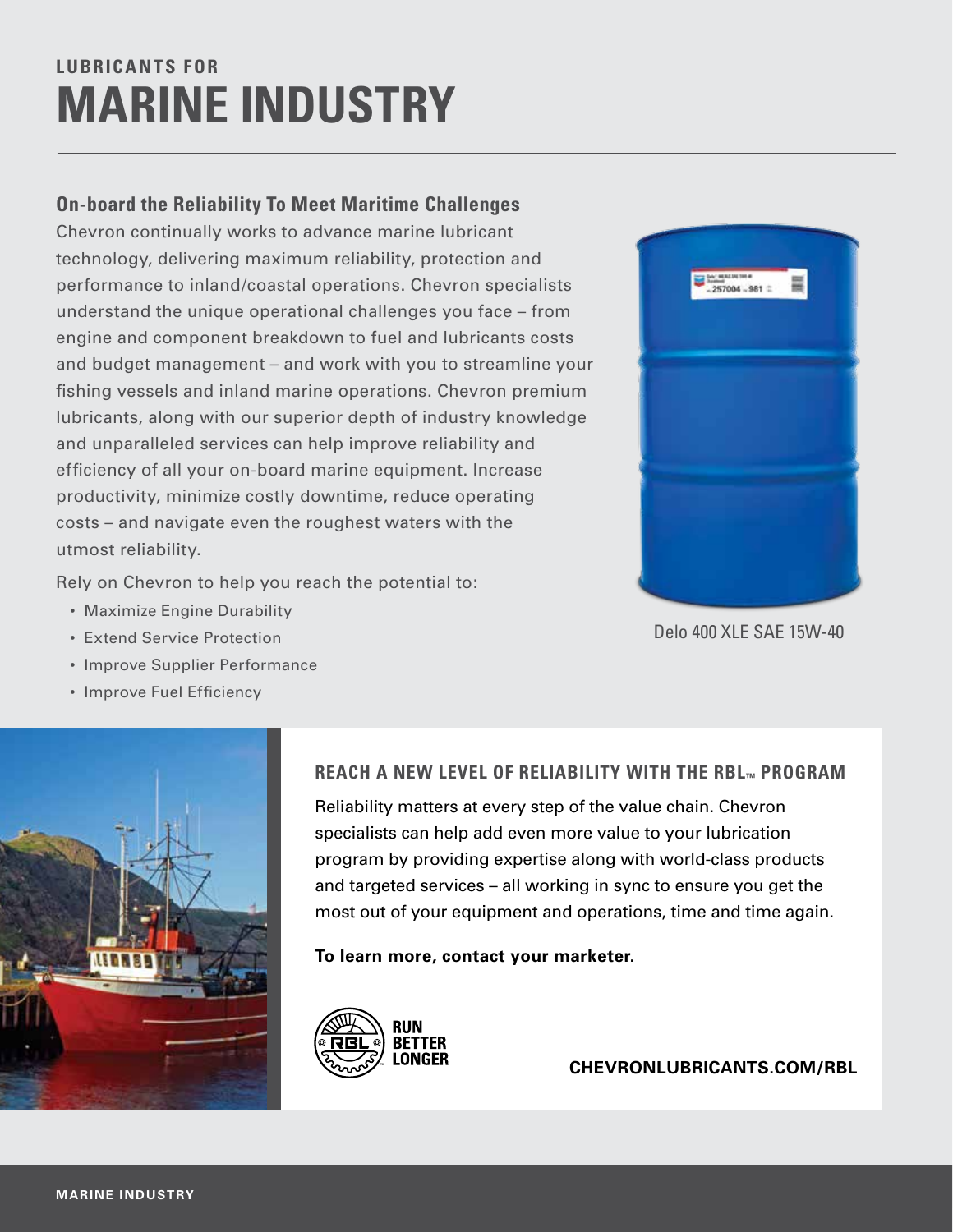#### **Products**

| <b>HYDRAULIC OILS</b>                                                                                                                                                                                                                                                                                                                                                                                                                | <b>GRADES</b>                                           |
|--------------------------------------------------------------------------------------------------------------------------------------------------------------------------------------------------------------------------------------------------------------------------------------------------------------------------------------------------------------------------------------------------------------------------------------|---------------------------------------------------------|
| Clarity® Synthetic Hydraulic Oil AW<br>Chevron's best synthetic ashless AW hydraulic<br>oils are designed to give maximum protection,<br>help prevent formation of varnish, as well as<br>promote long equipment and oil life and help<br>improve fuel efficiency. Clarity Synthetic AW<br>hydraulic oils can deliver all these benefits in<br>both mobile and stationary hydraulic<br>equipment in environmentally sensitive areas. | ISO 32, 46, 68*                                         |
| <b>Clarity Synthetic EA Hydraulic Oil</b><br>Readily biodegradable high-performance<br>hydraulic oils that meet EP Vessel<br>General Permit (VGP) requirements for<br>environmentally acceptable lubricants.<br>They are designed to give maximum<br>protection in hydraulic equipment used<br>on vessels and in environmentally<br>sensitive areas.                                                                                 | ISO 46, 68, 100                                         |
| <b>Clarity Hydraulic Oil AW</b><br>Premium ashless hydraulic oils that provide<br>long oil and equipment life to help prevent<br>varnishing with very low acute aquatic toxicity.                                                                                                                                                                                                                                                    | ISO 22*, 32, 46,<br>68, 100                             |
| Rando <sup>®</sup> HDZ<br>Premium AW hydraulic oils formulated with<br>premium base oil technology designed for<br>excellent protection while providing some<br>energy efficiency relative to traditional<br>hydraulic oils.                                                                                                                                                                                                         | ISO 15, 22, 32,<br>46, 68, 100                          |
| <b>COMPRESSOR OILS</b>                                                                                                                                                                                                                                                                                                                                                                                                               | <b>GRADES</b>                                           |
| Cetus® HiPerSYN®<br>Synthetic compressor oils (not to be<br>mixed with PAG) recommended for<br>air compressors; especially portable<br>and stationary rotary, vane and screw<br>compressors.                                                                                                                                                                                                                                         | ISO 32, 46, 68,<br>100, 150, 220,<br>320, 460           |
| Cetus PAO<br>Synthetic air compressor lubricants<br>formulated with PAO base fluids and<br>a high performance additive package.                                                                                                                                                                                                                                                                                                      | ISO 32, 46, 68,<br>100, 150                             |
| Regal <sup>®</sup> R&O<br>For most compressors where OEM<br>requires an R&O type circulating oil.                                                                                                                                                                                                                                                                                                                                    | ISO 22, 32*, 46*,<br>68*, 100*, 220*,<br>320*, 460, 680 |
| <b>COOLANTS</b>                                                                                                                                                                                                                                                                                                                                                                                                                      | <b>CONCENTRATION</b>                                    |

| <b>Delo XLC Antifreeze/Coolant</b>          | Concentrate    |
|---------------------------------------------|----------------|
| For use in a wide variety of cooling system | Premixed 50/50 |
| applications that require a nitrite-free    |                |
| product including on-road, off-road and     |                |
| stationary engine applications.             |                |

| GEAR LUBRICANTS                                                                                                                                                                                                                                                                                                                             | <b>GRADES</b>                                             |
|---------------------------------------------------------------------------------------------------------------------------------------------------------------------------------------------------------------------------------------------------------------------------------------------------------------------------------------------|-----------------------------------------------------------|
| Meropa <sup>®</sup> Synthetic EP<br>Synthetic EP gear lubricants recommended<br>for many types of enclosed industrial<br>gearboxes operating under severe<br>service conditions.                                                                                                                                                            | ISO 150, 220,<br>320, 460, 680                            |
| <b>Meropa XL</b><br>Synthetic blend, premium industrial gear oil<br>with excellent micropitting wear protection,<br>demulsibility, seal and paint compatibility<br>as required by its Siemens MD (FLENDER)<br>Revision 13 approval.                                                                                                         | ISO 150, 220,<br>320, 460                                 |
| <b>Meropa</b><br>Premium quality extreme pressure gear<br>oils with excellent load carrying capacity,<br>water demulsibility, oxidation stability and<br>corrosion protection.                                                                                                                                                              | ISO 68, 100,<br>150, 220, 320,<br>460, 680, 1000,<br>1500 |
| <b>Clarity Synthetic EA Gear Oil</b><br>Readily biodegradable high-performance<br>gear oils that meet EP Vessel General Permit<br>(VGP) requirements for environmentally<br>acceptable lubricants. They are designed<br>to give maximum protection in industrial<br>gear applications on vessels and in<br>environmentally sensitive areas. | ISO 100, 150                                              |

| <b>GREASES</b>                                                                                                                                                                                                                                                                                                                                                                                                 | <b>GRADES</b>            |
|----------------------------------------------------------------------------------------------------------------------------------------------------------------------------------------------------------------------------------------------------------------------------------------------------------------------------------------------------------------------------------------------------------------|--------------------------|
| Delo® Syn-Grease™ SXD 460 EP 2<br>For extreme pressure bearing applications<br>operating under high and low temperatures.                                                                                                                                                                                                                                                                                      | <b>NLGI 1.5</b>          |
| <b>Delo Grease EP</b><br>For extreme duty in a wide variety of on- and<br>off-highway vehicle and equipment applications.                                                                                                                                                                                                                                                                                      | NLGI 00, 0, 1, 2         |
| Multifak® EP<br>General purpose EP grease for use in<br>industrial equipment under most conditions,<br>except where very high operating<br>temperatures are encountered.                                                                                                                                                                                                                                       | NLGI 000, 00,<br>0, 1, 2 |
| <b>Texclad</b><br>Texclad 2 is a calcium-based grease that<br>resists washout and provides good film<br>strength and load carrying capabilities.                                                                                                                                                                                                                                                               | NLGI <sub>2</sub>        |
| <b>Clarity Synthetic EA Grease</b><br>Clarity Synthetic EA Grease is an anhydrous<br>calcium-thickened grease based on<br>biodegradable esters. Clarity Synthetic EA<br>Grease is readily biodegradable, has excellent<br>water resistance, good corrosion resistance<br>and is excellent for extreme pressure and<br>heavy loads. It is compliant to 2013 VGP<br>legislation and the Swedish Standard 155470. | $NI$ GI $2$              |